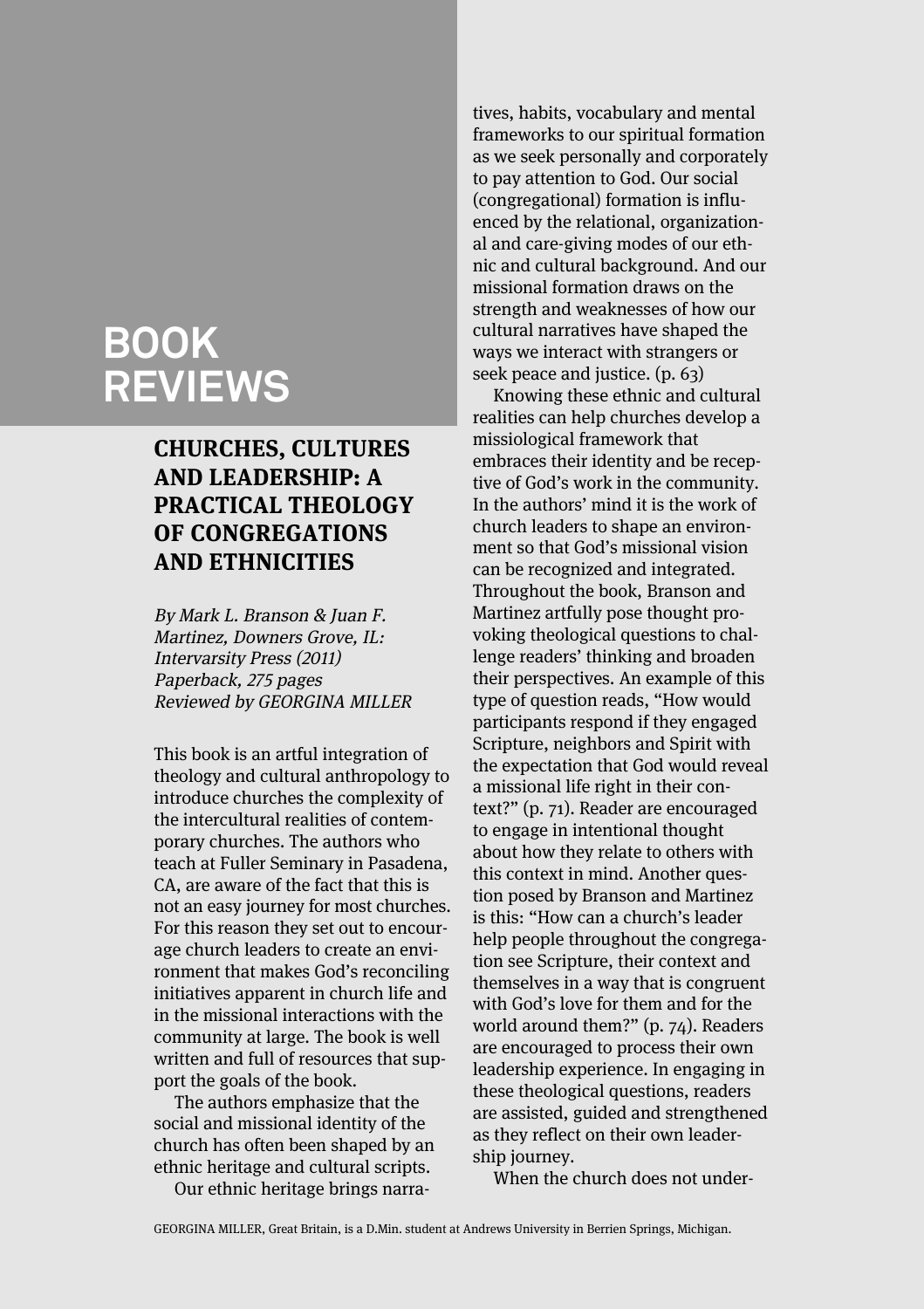stand the "lifeworlds" of its people and those in the community (p. 101) it has difficulties to move forward cohesively. To facilitate the exploration of such "lifeworlds" the authors suggest asking questions like: "Tell us your autobiography of worship," "What biblical, historical and cultural forces have shaped your practices?" and "What biblical, historic and cultural resources are available for us to experiment with new practices?" (p. 101).

As a church attempts to reach out it has to learn to communicate more effectively across cultural and linguistic boundaries. In a fascinating chapter the authors help readers understand that language is "a complex system that weaves perceptions, meanings and imaginations into a 'system of representation.' Language is a means of sorting out reality at the boundary between objects (out there) and concepts (constructs in our mind)" (p. 115). We all tend to unconsciously assume that the language we speak is an accurate representation of what is "out there" and we assume that the language maps of others are the same or similar to our own. However, this can be a false assumption. "In multilingual, multicultural environments," say Branson and Martinez, "the leader needs to be particularly sensitive to the complexities of the communication so that he or she can strengthen relationships across these differences" (p. 123).

Realizing that working in multicultural contexts requires skills in handling social complexity the authors borrow Heifetz, Grashow and Linsky's (2009) phrase, that leaders need to "get on the balcony," to discern the adaptive challenges and engage in interpretive, relational and implemental activities to facilitate necessary change.

This is a comprehensive book that

masterfully communicates the complexities of a multicultural church as well as providing relevant and practical solutions leaders can use to prepare their congregations to represent God's intentions more faithfully. The authors have successfully accomplished the purpose for writing the book and have provided a wealth of insight as to the skills and competencies needed to lead in multicultural contexts and create environments that make God's reconciling initiatives apparent in church life and in missional interactions with the community at large. Throughout the book the authors provide relevant Biblical examples useful for group studies and real life testimonies that apply the concepts taught. A special feature of each chapter is also a list of movies that deal with the issues raised in the chapter. This book should be used as a must-read handbook for all leaders, pastors and teachers who are concerned about the mission of the church in an increasingly multi-ethnic and multicultural world.

#### **Reference**

Heifetz, R., Gashow, A., Linsky, M. (2009). The practice of adaptive leadership. Boston, MA: Harvard Business Press.

### **A FIRST-RATE MADNESS: UNCOVERING THE LINKS BETWEEN LEADERSHIP AND MENTAL ILLNESS**

By Nassir Ghaemi New York, NY: Penguin (2011) Hardcover, 330 pages Reviewed by JOHN GRYS

A First-rate Madness was recommended by a sociologist friend of mine, and though the title and general thrust of the book intrigued me, I'm not sure I was prepared for the opening salvo: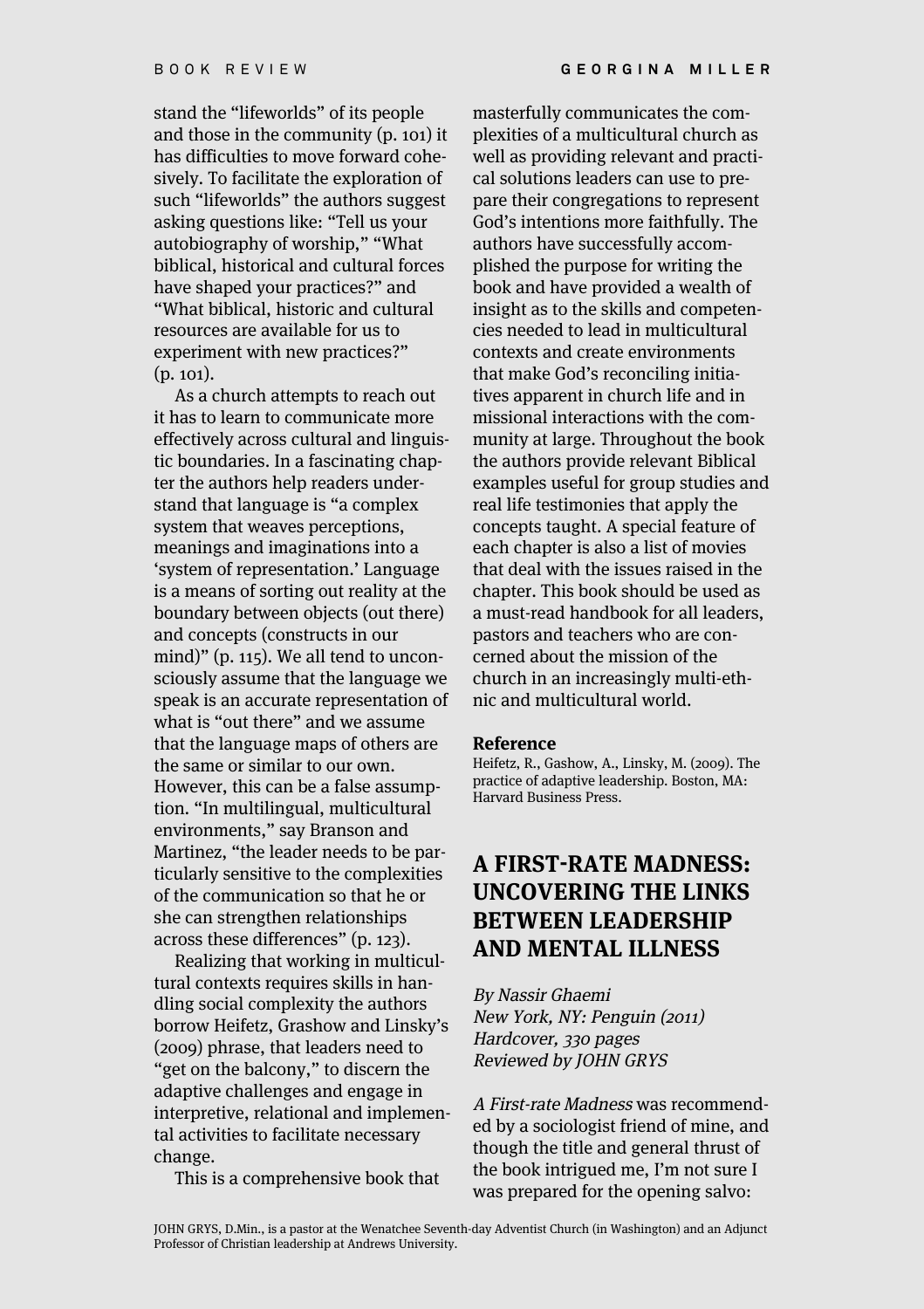"In times of crisis, we are better off being led by mentally ill leaders than by mentally normal ones" (p. 2). The rest of the book unpacks this statement in a way that not only makes sense, but becomes very convincing.

Currently specializing in academic psychiatry, Nassir Ghaemi serves as a professor at Tufts Medical Center in Boston as well as being a Clinical Lecturer at Harvard Medical School (www.nassirghaemi.com). His specific area of expertise is mood illnesses, especially bipolar disorders. He brings these weighty credentials to bear on his study of eight great political, military, and business leaders: W. T. Sherman (bipolar), Ted Turner (bipolar), Winston Churchill (depression), Abraham Lincoln (depression), Mahatma Gandhi (depression), Martin Luther King, Jr. (depression), Franklin D. Roosevelt (mild manic), and John F. Kennedy (mild manic).

Three ingredients contribute to the selection of these leaders. First are the various aspects of mental health that each leader contributed to the overall understanding of the specific illness. Second is the significance of the particular contribution to their respective domains of leadership. The final ingredient included is the strong documentary evidence. Ghaemi then identifies the comparison "homoclite" leaders, that is, those who would be considered normal. The book then organizes itself around these comparisons in relationship to specific elements.

Four key elements involved with manic and depressive illnesses can serve leaders well, especially in a time of crisis: realism, resilience, empathy, and creativity. Specifically, the professor points out that depression can assist in making leaders more realistic and empathic, while mania can contribute to creativity and resiliency. Indeed, it is the abnormality of the

moods that defines the mental disorders in these cases, not their ability to intellectually stay in touch with surrounding reality.

The author persuasively argues his case in this work. He utilizes primary sources, where possible, while keeping his promise not to make it a psychohistory. His attempt to connect the discipline of psychiatric study with leadership study helped me to realize why it might have been that, according to many, Winston Churchill could serve as a great wartime prime minister but suffer tremendously as a nonwartime leader. He also reinforces the notion that suffering in the formative years of a person's life can lead him or her to become a strong leader in the adult years: "the absence of early hardship often has a later negative effect; when difficult times arrive, one is vulnerable. Early triumph can promote future failure" (pp. 52, 53).

In a religious context, the stigma attached to this kind of discussion may still be very strong, especially in more fundamentalist circles. The emphasis on "crisis" leadership cannot be understated. To fully utilize this kind of study would require a several things of a faith community: first, to admit that these kind of people exist in our midst; second, to discover how this kind of mental health relates to the spiritual core of a person; and third, that the community find value in this kind of a leader. Would a faith community trust this kind of leader? Of course, if we examine our most sacred text, Scripture, we would discover that what the mental sciences describe can best be found in the role of the "prophet." If, indeed, Ghaemi is correct, God can use any person.

An insightful interview with the author is at: http://www. colbertnation. com/the-colbert-report-videos/ 394151/ august-08-2011/nassir-ghaemi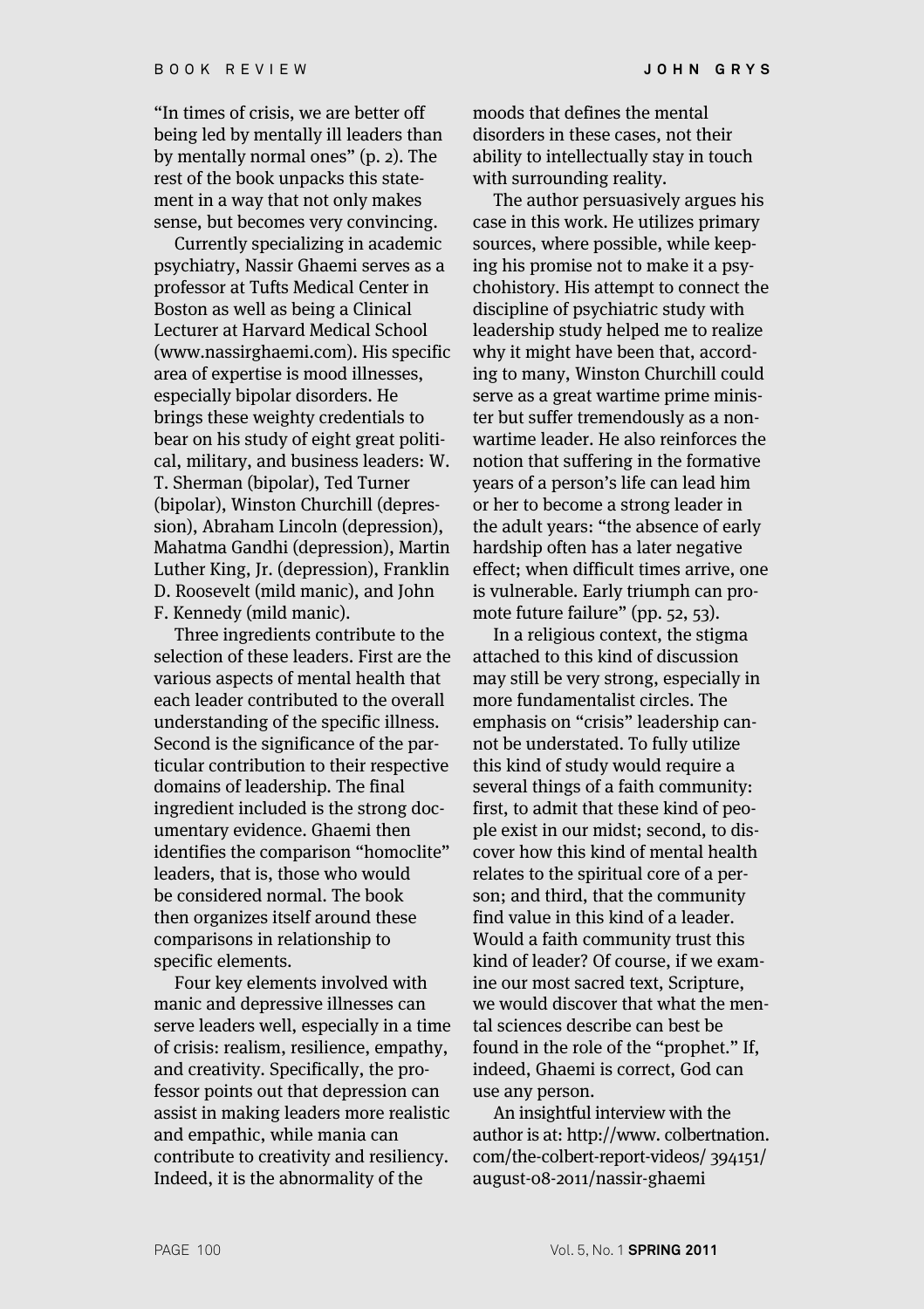### **HBR'S 10 MUST READS ON LEADERSHIP**

By Harvard Business Review Boston, MA: Harvard Business Review Press (2011) Paperback, 217 pages Reviewed by TONNIE KATSEKERA

HBR's 10 Must Reads on Leadership, a compilation of arguably some of the best writing on leadership, discusses ideas and skills that differentiate great leaders from merely good ones. The first chapter places Daniel Goleman's discussion of emotional intelligence at the top of the list. Emotional intelligence (EI) is a term that refers to a combination of five skills that "enable the best leaders to maximize their own and their followers' performance" (p. 3) (Review, 2011, p. 3). These skills include self-awareness, self-regulation, motivation, empathy, and social skills. The good news about these skills, which are key to successful and effective leadership in any organization, is that they are not innate; rather, they can be learned.

In Chapter 2, Peter F. Drucker asserts that successful and effective leaders also have one thing in common: they get the right things done in the right ways by following eight simple rules. They ask themselves questions about what needs to be done, and about what's right for the enterprise. They develop action plans, take responsibility for decisions, take responsibility for communicating, and focus on opportunities as opposed to problems. They run productive meetings, and they think and say "we" and not "I." In addition, great leaders listen first and speak last.

In the next chapters, John P. Kotter differentiates leadership from management, and Ronald A. Heifetz and Donald L. Laurie argue that leading in

doing adaptive work is also critical in successful and effective leadership. Leadership is different from management. Successful leaders always make sure the difference is clear; otherwise, they may spend their time and effort doing the work of a manager. While management is about "coping with complexity—bringing order and predictability to a situation, leadership is about learning how to cope with rapid change." (Review, p. 39) While management involves planning, budgeting, organizing, staffing, control, and problem solving, leadership involves setting direction, aligning people, and motivation. A company or organization needs both skills in order to succeed(Review, p. 39). Also, because of the challenges companies and organizations are facing today "due to shifting markets, stiffening competition and emerging technologies" (Review, p. 39) (p. 39), it is critical that they adapt their behaviors if they are to thrive in such new business environments. Getting people to do adaptive work is the work of leadership in a competitive business world, and this requires the skills of a successful leader.

According to Robert Goffee and Gareth Jones (Chapter 5), leaders who inspire other people to follow them also share another four qualities: they selectively show their weaknesses, they rely heavily on intuition to gauge the appropriate timing of their action, they manage employees with tough empathy, and they reveal their differences. Jim Collins (Chapter 7) adds to this discussion by arguing that most effective and successful leaders fall under what is termed as the category of "Level 5" leadership. He defines Level 5 leaders as those who synthesize the paradoxical combination of profound personal humility with intense professional will. Great transformations cannot take place in a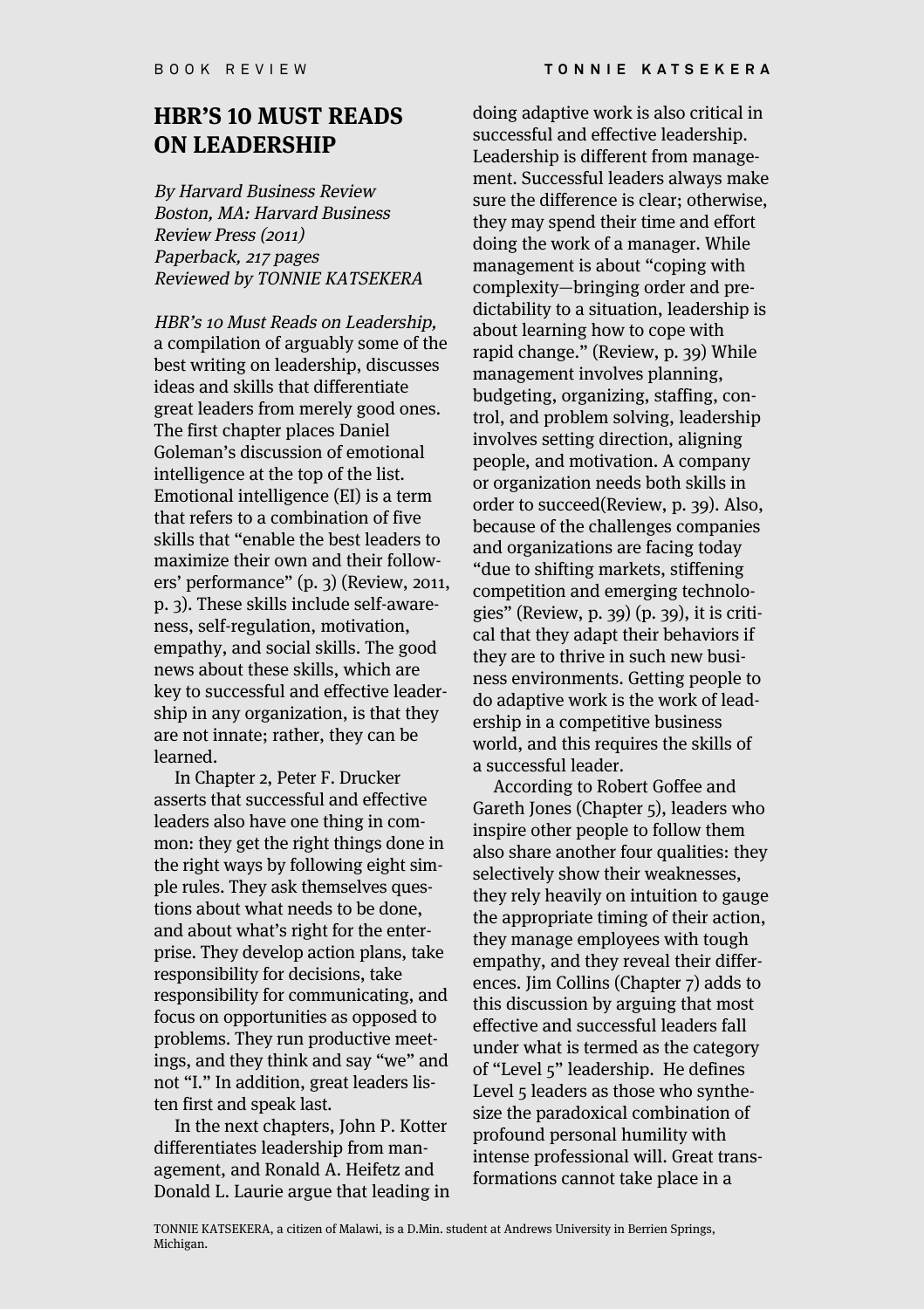company or organization without Level 5 leaders on the wheel (p. 117) (Review, p. 117). Are these "Level 5" leadership qualities not the same with what in Christian leadership is known as "Servant Leadership," which also is based heavily on humility?

The role of leadership, like many other roles, is not without trials or tests (crucibles), but how the leader views the crucibles and reacts to them is what makes the difference. According to Warren Bennis and Robert Thomas (Chapter 6), leaders who move from good to great view crucibles as transformative events from which they learn. There are four skills which will enable leaders to learn from hardship: engage others in shared meaning, have a distinctive and compelling voice, have a sense of integrity, and have an adaptive capacity.

It is the combination of hardiness and ability to grasp context that, above all, allows a person to not only survive an ordeal, but to learn from it, and to emerge stronger, more engaged, and more committed than ever. These attributes allow leaders to grow from their crucibles, instead of being destroyed by them—to find opportunity where others might find despair. This is the stuff of true leadership (Review, pp. 112-113). (pp. 112-113)

Another quality that differentiates great leaders from good ones is what most developmental psychologists call their "action logic"—how they interpret their own behavior and other people's behavior, and how they react when their power or safety is challenged. According to David Rooke and William Torbert (Chapter 8), seven developmental action logics function as a leader's dominant way of thinking. These include opportunist, diplomat, expert, achiever, individualist, strategist, and alchemist. Alchemist is the best action logic a leader can have, but

very few leaders have this quality. Next to the alchemist is the strategist. These two are highly effective change agents.

The Harvard Business Review has done a good job in developing this book. It is written in clear and easy to understand language. After each chapter's introduction, there are two sections called idea in brief and idea in practice. The first section gives the overview of the chapter while the second gives an elaboration of the main points of the chapter. These help the reader to better understand what the chapter is all about, and to follow the facts easily as he/she reads. The strength of the book lies in the fact that all the ideas discussed in it have been tested and proven effective by research, and that the ideas and the skills discussed have a universal application. The weakness of this book lies in the fact that it has no introduction or preface. Although the ten collected articles could each stand alone, the editors still ought to have introduced the book to the readers to give them a glimpse of what is inside. Nevertheless, the book is a masterpiece summary on leadership, one that I recommend to all who lead or aspire to lead.

#### **LEADING WITH CULTURAL INTELLIGENCE: THE NEW SECRET TO SUCCESS**

By David A. Livermore New York, NY: American Management Association (2010) Hardcover, 220 pages Reviewed by UGOCHUKWU ELEMS

In Leading with Cultural Intelligence, David Livermore states that about 70% of cross-cultural ventures end up in failure. Any statistical report with such a percentage of failure obviously commands attention. It is upon this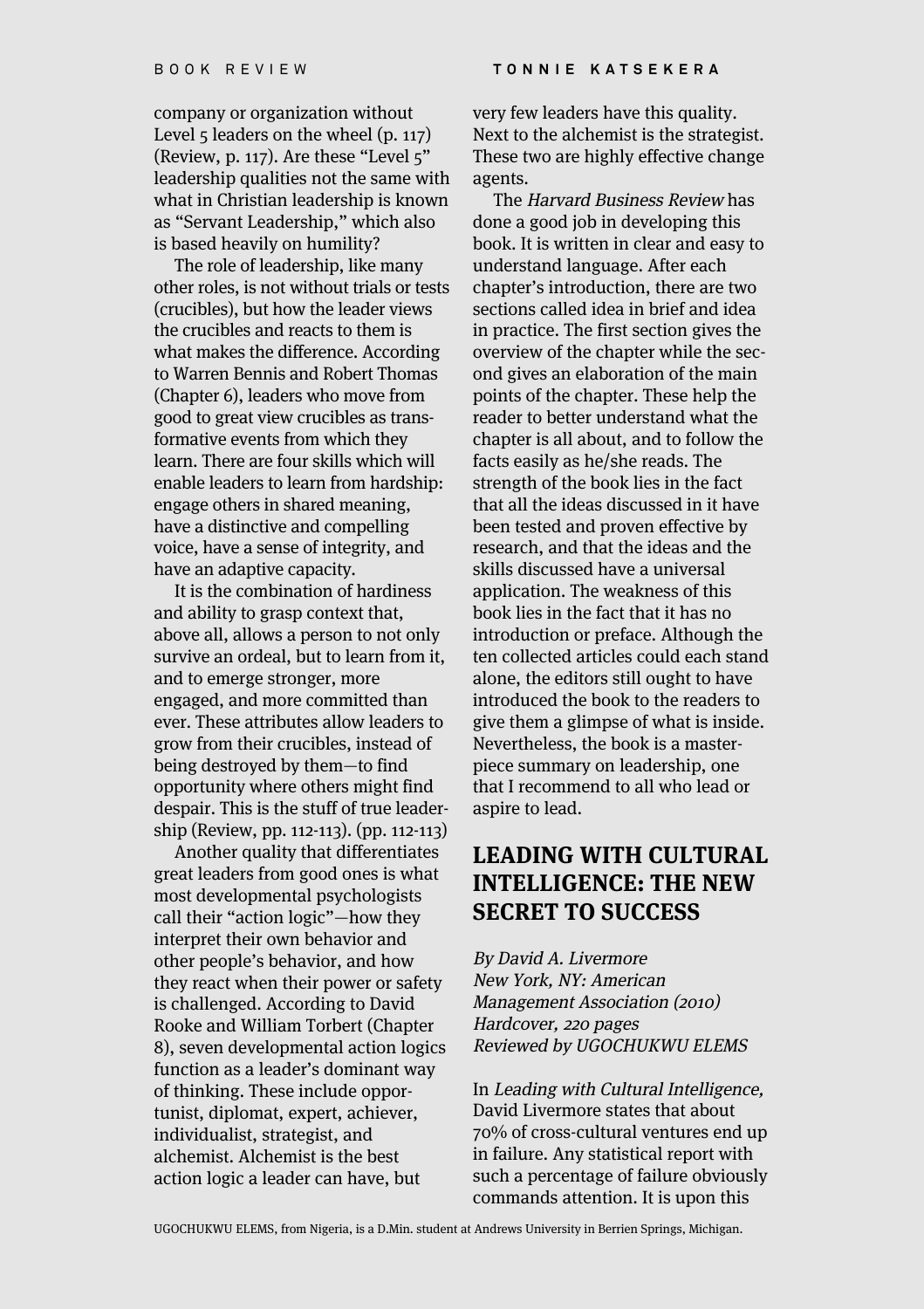backdrop that Livermore highlights the significance of leading with cultural intelligence from the outset. After all, leaders generally harbor a desire to lead their people or organization toward enhanced performance, better decision making processes, international expansion, reduced stress, personal fulfillment, and flexibility. In this book, he endeavors to illustrate how an individual or corporate organization can thrive across ethnic, national or international boundaries. He contends that cultural intelligence can be acquired through training and practical experience by anyone who perceives the need and is willing to learn. Therefore, he believes there is always room for improving upon one's ability to function across multicultural boundaries. Livermore combines the results of empirical research and professional experience to show how cultural intelligence (CQ) can facilitate success in cross-cultural transactions and associations. He identifies four steps: (1) Cultural Intelligence drive, the motivational dimension; (2) Cultural Intelligence knowledge, the cognitive dimension; (3) Cultural Intelligence strategy, the meta-cognitive dimension; and (4) Cultural Intelligence action, the behavioral dimension, all of which are crucial for success in cross-cultural ventures.

The book is comprised of nine chapters, subdivided into three major parts. The first part (Chapters 1 and 2) provides the rationale for cultural intelligence, its efficacy and a synopsis of cultural intelligence. Part 2 (Chapters 3-7) explores the heart of cultural intelligence by providing a detailed explanation of the fourdimensional model of cultural intelligence, which Livermore perceives as a basic tool for engaging in any crosscultural or multicultural assignment. Part 3 (Chapters 8 and 9) introduces

practical applications of cultural intelligence.

Cultural heritage is inherent in every human being; no one is without some form of cultural background from which he or she engages others and the environment. Unfortunately, everyone tends to be blinded toward their own cultural heritage and influences. Often we regard our individual cultures as the norm that norms all other cultures. The question "Can we please eat something normal tonight?!" posed by David Livermore's daughter is not unique to her, for we often display similar attitudes and expressions. The problem is that such an expression assumes that whatever is done or accepted in another culture (in this case food) is not normal, because it is different from the culture of the one passing the judgment.

From the onset of the book, Livermore seeks to provide a basic understanding of cultural intelligence to successfully guide his readers. He concurs with Soon Ang and Linn Van Dyne that cultural intelligence is "capability to function effectively across national, ethnic, and organizational cultures" (p. 24). Cultural intelligence is the tool that facilitates effective leadership and relationships across cultures. As noted above, Livermore believes that cultural intelligence is attainable via a four-dimensional model. The CO drive entails intrinsic and extrinsic motivations and self-confidence that sustain a leader in a cross-cultural setting. This CQ knowledge enables a leader to understand cultural systems, norms and values. Cultural intelligence helps a leader utilize cultural knowledge in planning, interpreting situations and double-checking expectations, while cultural action enables the leader to act appropriately.

Livermore provides five reasons for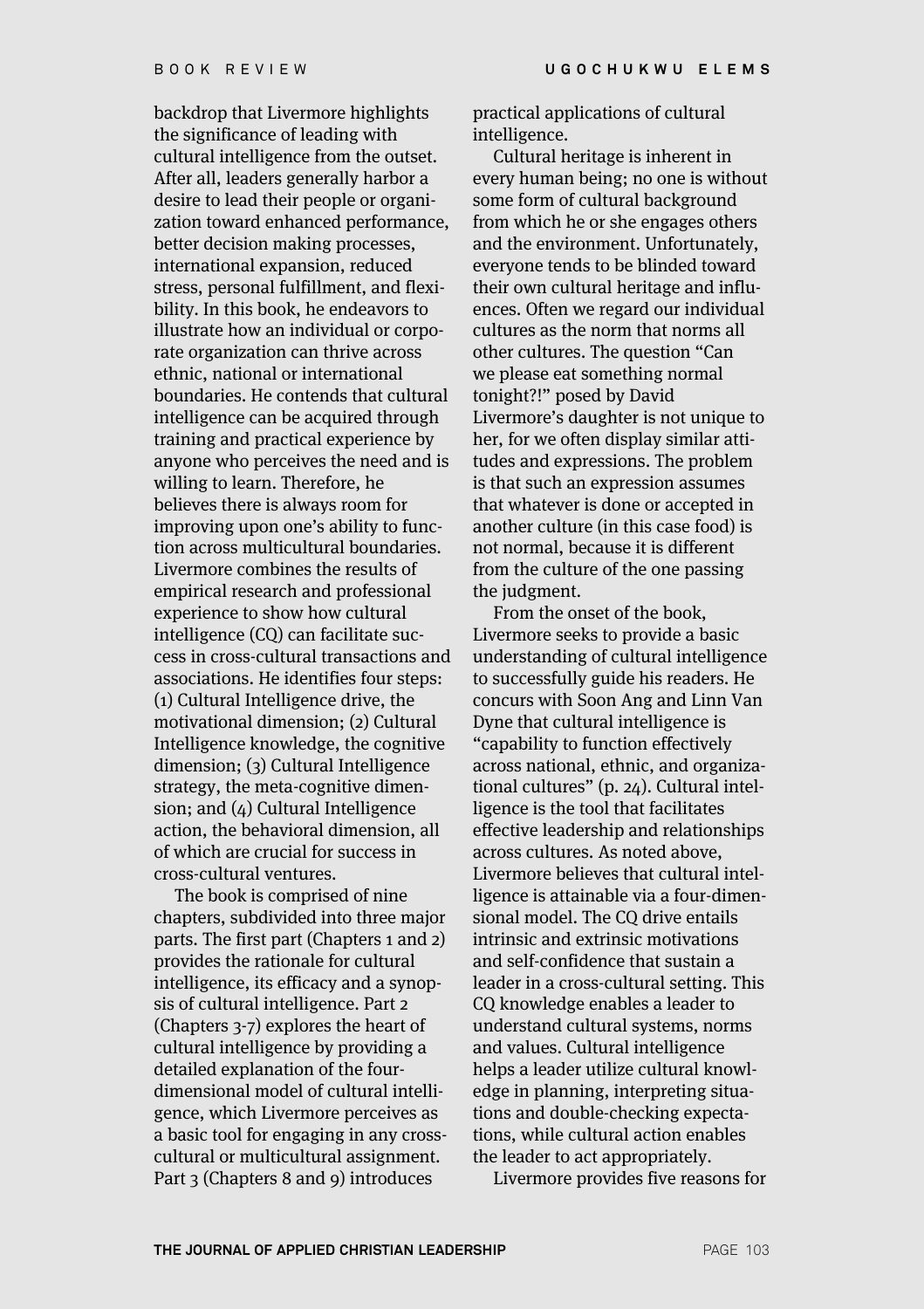which cultural intelligence is critical: (1) it provides understanding of culturally varied customers, which is a common reality for most corporate or nonprofit organizations in the new global context; (2) it offers the tools needed to manage diversified teams locally and internationally; (3) it helps in the recruiting, developing and retaining of cross-cultural talent for local and international responsibilities in a world that has become global; (4) it helps with adapting leadership style; (5) it signifies respect for cultures that are different from our own.

Fortunately for readers, Livermore also gives advice for how to develop cultural intelligence. He proposes that readers be sincere with themselves, evaluate their self-confidence, eat and socialize with people of different cultures, count the benefits of cultural intelligence (such as career advancement, expansion of global network, profit and salary, creativity and innovations), focus on human welfare and environmental friendliness, take a taxi ride, stroll to the grocery store, go to a movie, visit a place of worship, learn a new language, go to a museum, role-play, and travel.

In order to effectively communicate and associate with people of a culture different from ours, we need knowledge of the cultural systems and the cultural norms and values of the culture in question. However, the reader is cautioned that "there are situations where the best option is not to adapt at all" (p. 155). This catches the reader by surprise, given Livermore's strong passion for cultural intelligence and its adaptive nature. In addition, while he dwells heavily on the value and advantages of cultural intelligence, Livermore is honest to observe that acquiring cultural intelligence can be challenging in some situations. He does assure the readers, though, that

despite the challenges, the benefits always prevail and serve as motivation for engaging in cross-cultural endeavors (p. 59).

In conclusion, suffice it to say that Leading with Cultural Intelligence is logically coherent and Livermore remains focused on the purpose of the book throughout. He addresses the fundamental issues of cultural intelligence by providing a concise understanding of it and of why it is crucial. He offers some practical examples of how it functions. His basic framework (the four-dimensional model) for developing and understanding cultural intelligence is strikingly simple, comprehensive and practical. Livermore is persuaded that, if followed, these steps can improve one's ability to function in any cross-cultural setting. And it is consistent to say that in this book, Livermore accomplished his goal, namely, "to show you how to lead with cultural intelligence" (p. xiiixiv). I strongly recommend this book to anyone (professional, leader or academician) who is involved or will be involved in any form of cross-cultural leadership, especially in today's multicultural world.

# **CONTEMPORARY LEADERSHIP AND INTERCULTURAL COMPETENCE: EXPLORING THE CROSS-CULTURAL DYNAMICS WITHIN ORGANIZATIONS**

By Michael A. Moodian (Ed.) Thousand Oaks; CA: Sage (2011) Paperback, 312 pages Reviewed by MICHAEL ADOMAKO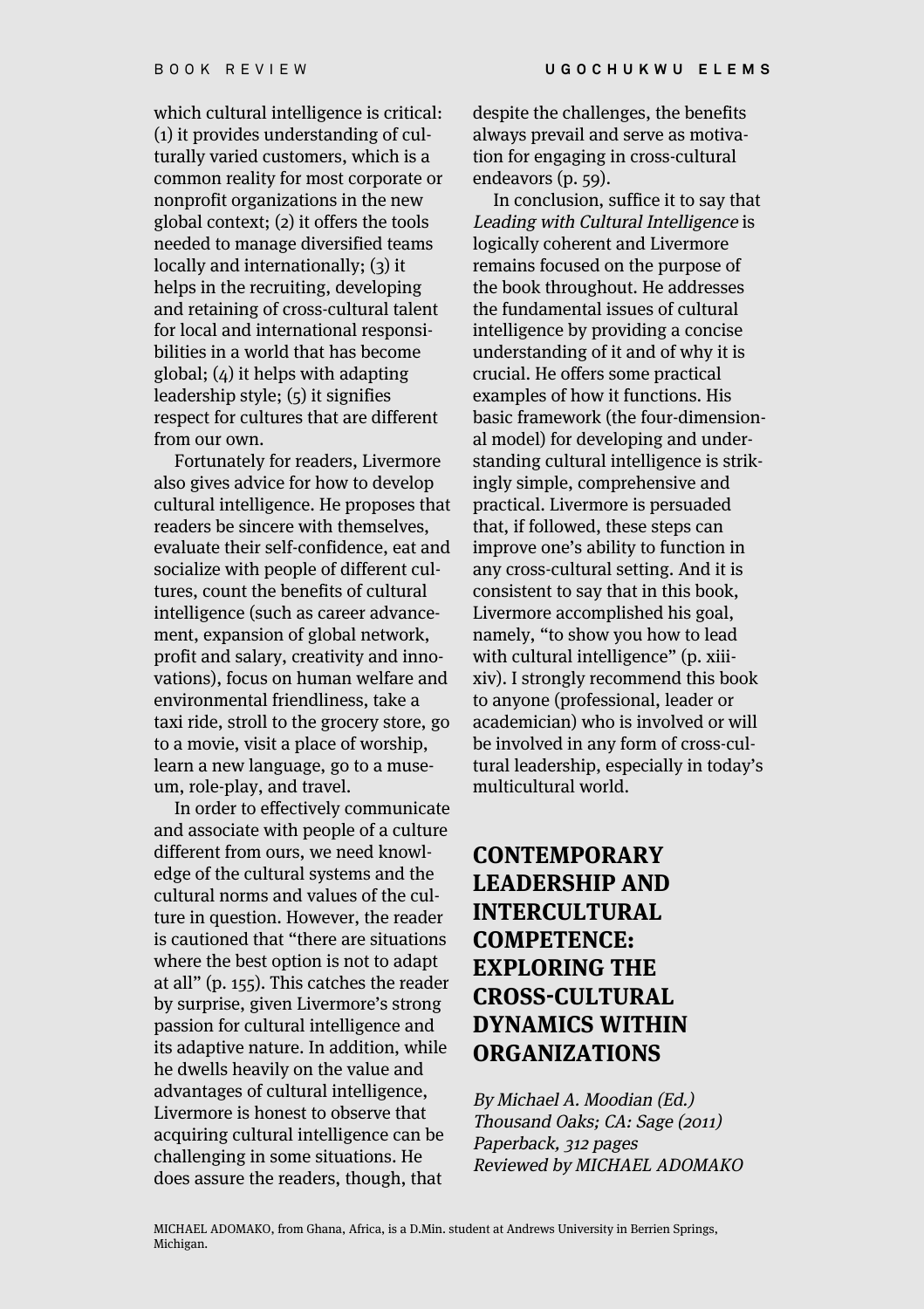This book deals with two principal aspects of leadership and cross-cultural competence. The book focuses first on the understanding of the role of cultural diversity and intercultural issues in the modern workplace; secondly, the text demonstrates how cultural diversity can be used as a tool to build successful organizations. Though too often diversity is viewed as a liability within organizations, according to the writers the ability to embrace and adapt to diversity will pay dividends for the leaders of the 21st century.

Since organizations have shifted to a global context, learning about cultural differences, and embracing them and adapting to them, is imperative for international leaders or managers. The writers posit that any behavioral mistakes and misattribution can lead to dysfunctional relationships and can be a cause of poor organizational performance. The behavioral friction arises as organizations expand globally and embrace new cultures, hence, diversity. Diversity when managed well provides benefits that increase success. However, when ignored, it brings challenges and obstacles that can hinder the organization's ability to succeed (pp. 35-36).

While many leaders are making efforts to become culturally aware culture is not a static phenomenon. Culture changes as people from other areas come into contact with different norms, beliefs and values. It contributes to personal belief systems and worldviews, which help foster values, create common bonds, and influence perceptions of and behavior toward others. By becoming aware, leaders can have foreknowledge of what to or not do in a particular culture. A complicating factor is that "today, only 10% of the countries in the world are racially and ethnically

homogeneous" (p. 4). This means that cross-cultural dynamics are an increasing phenomenon also in the same country.

Intercultural communication competence is vital in order for organizations to survive in multicultural environments. Perhaps the greatest attribute of intercultural communication competence is that it makes it possible for employees who are culturally different to work together effectively (p.139). Diversity affects people differently. One individual will be energized with positive feelings when they encounter diversity, while another will have negative feelings of overstimulation, unpredictability, helplessness, uncertainty, lack of situational control, or a threat of selfesteem. Only leaders who are competent in cultural communication can only foresee these signs of someone being under stress. Organizations would do well to consider all aspects of diversity, including methods to reduce stress (p.144), as part of cultural communication competence.

The writers also caution leaders about religious and spiritual diversity in the workplace. "Individuals bring their religion and spirituality, or lack thereof, with them to work" (p. 46). How the organization chooses to manage this aspect of diversity is vital. The authors speak against faithbased organizations which honor one religious or spiritual perspective and leave little room for other's beliefs; rather, faith-friendly organizations should be commended for having the ability to manage and utilize a fuller array of religious and spiritual workplace traditions for the strategic benefit of their organization.

Finally, the writers gave their candid opinion on legal implications of cross-cultural leadership and trade. For them, "those who function across cultural milieu must be mindful of the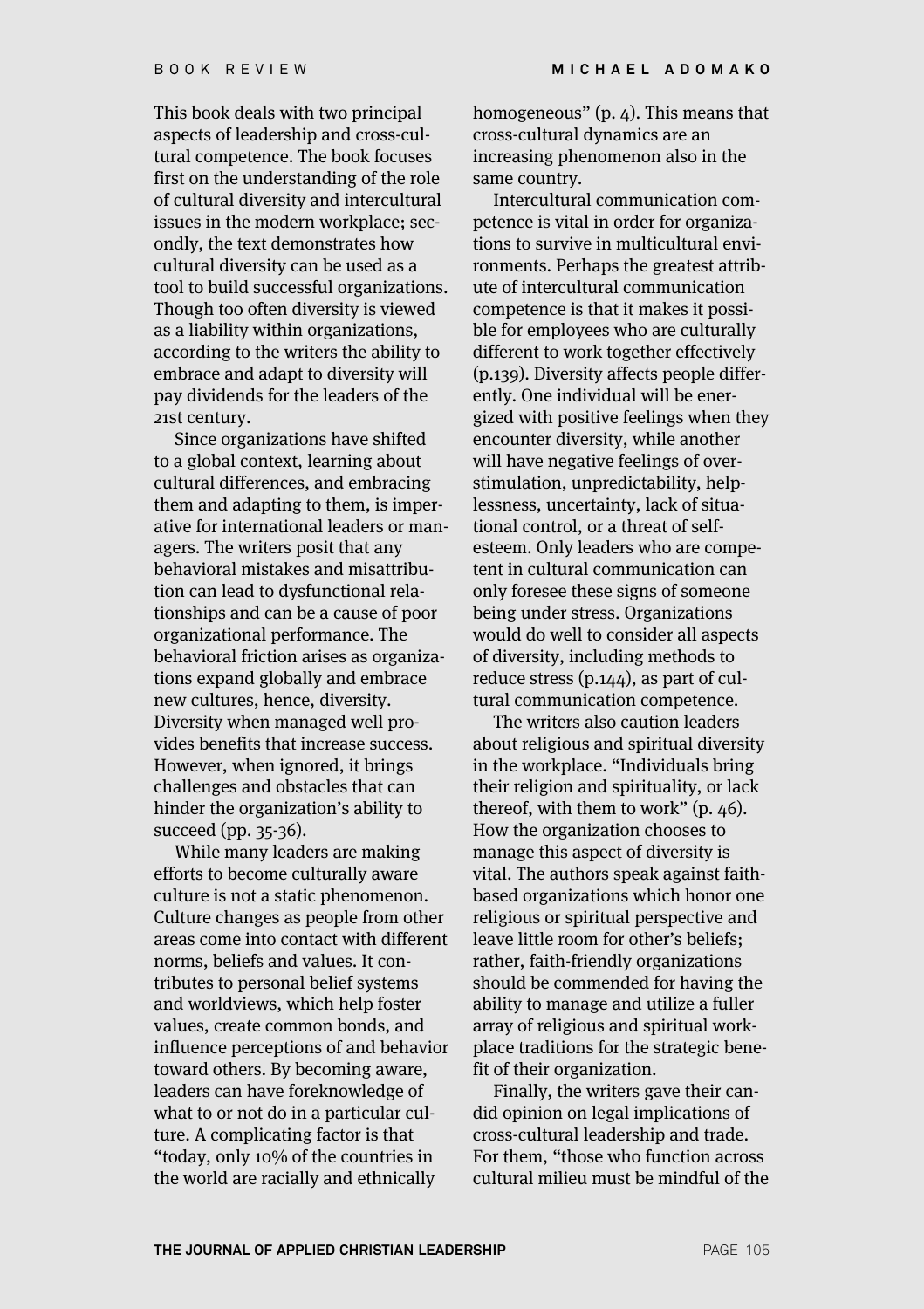cultural perspective of all players. When focusing on transcultural legal activities, from contract to litigation, that mindfulness becomes obligatory" (p. 61). Though organizational leaders face hazards of operating across differing legal and cultural systems, I agree with the writers that their only safety is to choose the domain of rule of law nations. The writers posit that operating within the rule of law nations will differ markedly from those in non-rule of law nations; hence, operating in the rule law nations is more predictable and reliable.

As much as I agree with the writers in their candid stance on diversity, I sensed some bias. Though some authors hailed from other countries, most if not all are living in the United States or have lived here before. As a result, their writings emerge from an American perspective. The following assertion was made in the book, which I believe is not wholly true as far as Africa is concerned:

Difference between Western, Asian, African and Arab leadership: Western leadership theories place a high value on empowerment, coaching, performance management, rationality, delegation, vision and strategic direction. In contrast, Asian, Arab and African countries place more emphasis on directive and authoritarian leadership styles. Respect and obedience are expected from subordinates and harmony is a key value of leadership in Asian, Arab and African leaders (p.117).

As an African myself (I'm from Ghana), I think this strong assertion lacks credibility. If they had talked about some Asian, Arab and African countries, they would have been accurate enough. But this broad statement is as inaccurate as it is unfortunate.

One of the key issues in integrating cultural awareness into a leadership curriculum design is that the leadership curricula is built on Western leadership models, based on Western research and examples, and focuses primarily on Western leaders (p. 117). This creates the impression that the indigenous values of non-Westerners render them unsuitable for leadership. This conveys to international students that the West is best, and, if they conform to the Western paradigms, they will be successful leaders (p. 117). This mentality is faulty. The author stated that "there is a heavy reliance on US leadership literature due to lack of material published by non-US sources" (p. 117). Could not the authors have searched more carefully for more information from places other than the United States alone?

In conclusion, despite my reservations, I believe Contemporary Leadership and Intercultural Competence is logically coherent and that the contributors remained fully focused on the purpose of the book which was to explore "the role of diversity and intercultural issues in the modern workplace and how diversity can be used to build successful organizations" (p. 3). They appear to have done justice to the fundamental issues of cultural diversity and cultural competence by providing a concise and pragmatic analysis to support their work.

#### **RESOLVING EVERYDAY CONFLICT**

Ken Sande & Kevin Johnson Grand Rapids, MI: Baker Books (2011) Paperback, 220 pages Reviewed by NATAL GARDINO

Resolving Everyday Conflict, by Ken Sande and Kevin Johnson, deals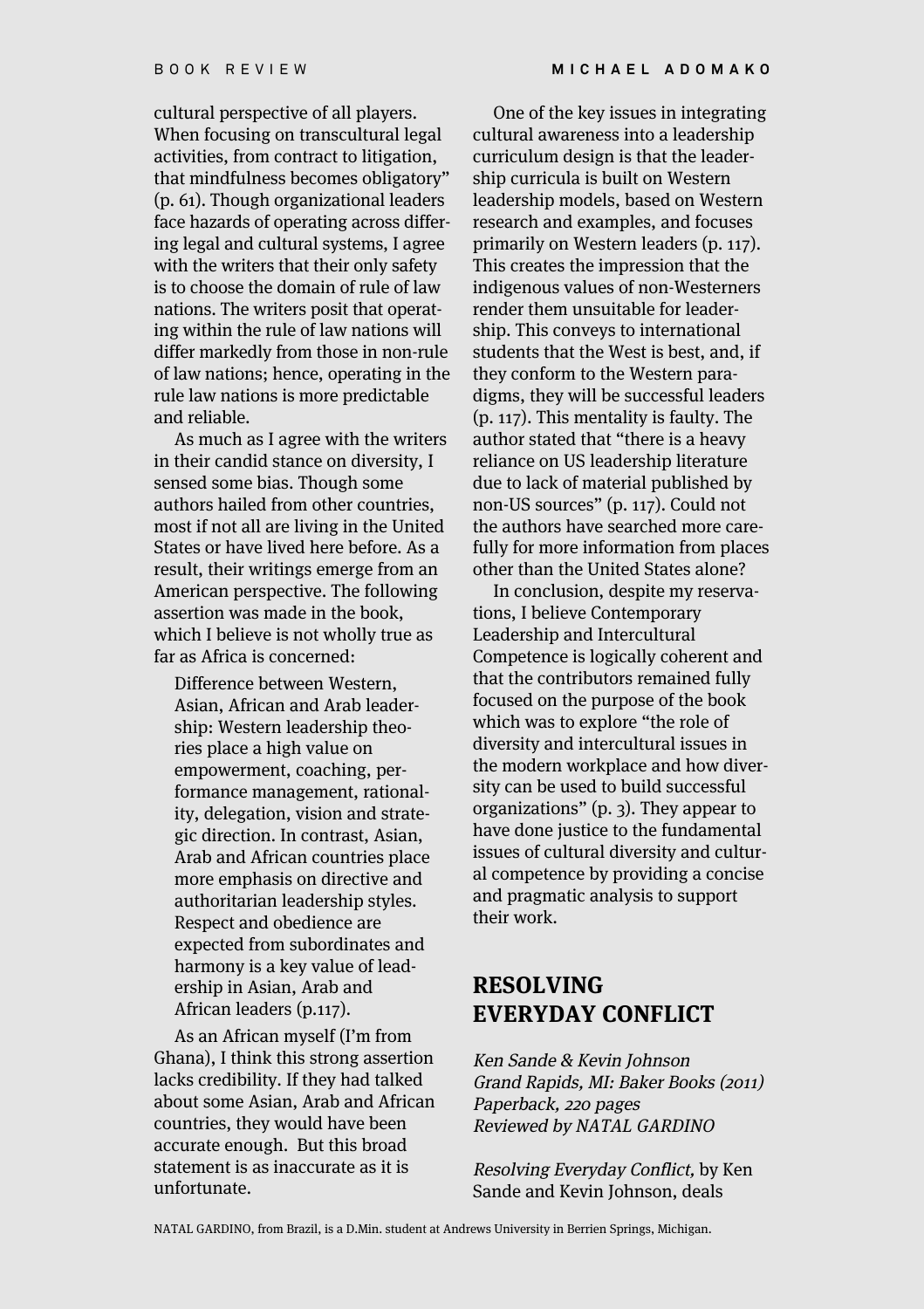competently with the common and often difficult issue of interpersonal conflicts. The lead author, Ken Sande, an attorney and a Christian, has succeeded well in dealing with this line of expertise, having authored bestselling books and founded The Peacemaker ministry (www.peacemaker.net). His book The Peacemaker has been translated into a dozen languages. His co-author, Kevin Johnson, also an author (see www.kevinjohnsonbooks.com), pastors Emmaus Road Church in Minneapolis, Minnesota.

Acknowledging that "conflict is a normal part of life" (p. 7), the authors target Christians with the purpose of helping any person who might face an interpersonal conflict to have the knowledge and the skills to be stronger than their impulses and emotions and resolve the conflict in a way that may "please and honor God" (p. 8).

The focus of the book may be summed up in one statement: conflicts must be faced, resolved and healed by the power of God through peacemaking rather than escaping to either of two extremes: fleeing, which is actually "peacefaking," or attacking, which is actually "peacebreaking." This statement, beyond showing at a glance how creative and communicative the authors are in transmitting their message, also shows that they present God as the only Enabler who can transform us into His healing and peacemaker agents.

The authors show that peoples' responses to conflict resemble a hill, a "slippery slope" whose top, though more difficult to achieve, is the ideal place upon which to stand—the peacemaking approach. However, it is actually easy to slip and fall toward one of two extremes of conflict: fleeing or attacking.

Many people will agree that

attacking is generally not the best answer to an interpersonal conflict. But contrary to what many may think, fleeing (avoiding) is not the best solution for a conflict. In doing so, the healing of the parties is avoided as well. The book shows how fleeing is abandoning the problem and leaving it with someone else, even though we too are part of the conflict.

I appreciate the simple manner in which the book is presented, even while it goes deep on the importance of forgiving and healing when it comes to interpersonal conflicts. Another enjoyable aspect is use of the Bible in specific contexts in a manner that allow it to shine new with significant meaning for the Christian who is facing conflict. The Christian life is not, as they say, only a "ticket to heaven" (p. 27) without any power to transform that life. The authors affirm that "we miss God's great plans for us if we think of the Gospel only as the key to eternal life" (p. 28). The Christian life is experienced now, on earth, and includes forgiving and maintaining healthy relationships.

Also interesting is the manner in which the authors present their arguments with logical appeal and with impactful intelligent phrases, promoting a brainstorm of reflection along with the reading and convincing the reader of the deep importance of the issue of conflict resolution. For example, on the issue of forgiveness they write that "forgiveness is the opposite of excusing" (p. 89), meaning that it does not diminish the ugliness of the offense, simply saying something like "it was not such a big issue" (pp. 88- 89). Also, "forgiveness isn't a feeling. It's an act of the will" (p. 88). Furthermore, on forgiving and forgetting, they say that "forgiveness isn't a matter of whether we forget, but of how we remember" (p. 89). Forceful yet effective phrases like this appear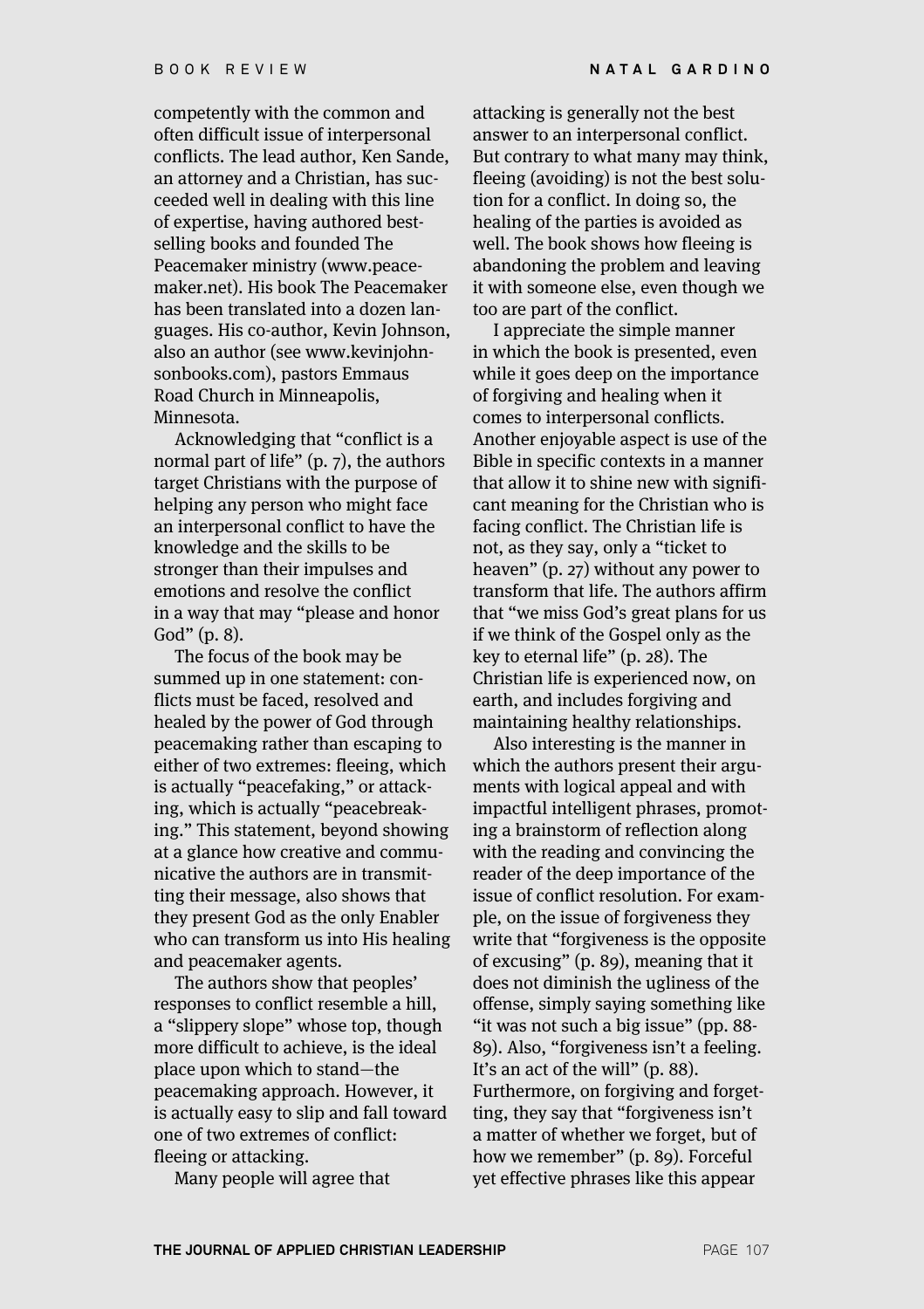naturally throughout the book, dealing with the most different issues regarding conflict and resolution.

I concur with the caution that we cannot fix ourselves suddenly as "peacemakers" just because we know "what" to do. We actually need a "power source" to enable us to accomplish the heavenly ideal. This shows the Godward direction of the book, confirmed by use of Scripture that shines in a special way in their specific contexts. This is evidenced in their observation that the peacemaker approach has "four G's" to be followed in order to reach the goal which is the healing of the conflict: 1) Glorify God, 2) Get the log out of your eye, 3) Gently restore, and 4) Go and be reconciled. Such steps are fully based on the tried and true instructions that are found in the Bible but for some reason seem to be hidden from Christians when it comes to "who will win the conflict."

Being experienced as an attorney, Sande says that even if a person rejects litigation in a court, it can still be pursued apart from court in how we deal with relatives or friends. A person may establish his position on a conflict and try to pull everybody to his side, making them "understand" his correctness or the damage he has suffered in the situation and finally "resolve" the problem. The result is that "while litigation might resolve a problem, it never achieves reconciliation" (p. 41). Reconciliation, as a healing of the conflict, is the real solution.

The book made me think in a new light on the necessity of resolving conflicts rather than avoiding them by fleeing. It convinced me to experience climbing the difficult slippery slope to reach that godly ideal of peacemaking, which will glorify God and represent His own attitude toward conflict.

In the end, I believe the book

achieves its goal: to instruct Christians who face interpersonal conflicts—be it in churches, families, or workplaces—on how to find resolution by the word and power of God. Instead of using labored words or difficult theological or psychological terms, it was written brilliantly, in such a way that anyone can understand it, with high-impact phrases and well-developed arguments that go to the point. Thus Resolving Everyday Conflict successfully fulfills the main purpose announced in its introduction, which is to teach the reader "God's way of resolving conflict" through reconciliation and healing. The reader will come away striving to be a peacemaker rather than a "peacefaker" or a "peacebreaker."

#### **THE MOUNTAIN WITHIN: LEADERSHIP LESSONS AND INSPIRATION FOR YOUR CLIMB TO THE TOP**

By Herta von Stiegel New York: McGraw-Hill (2011) Paperback, 229 pages Reviewed by ERHARD H. GALLOS

Herta von Stiegel's monograph, The Mountain Within, is based on an expedition she led in July 2008 to climb Africa's Mount Kilimanjaro. A group of 28 multi-national climbers, including seven disabled people, set out on the tour. Against incredible odds, nearly 60 percent of the group made it to the summit. Though this expedition was recorded on film and has become an award-winning documentary, in her book von Stiegel narrates not just the expedition but also the invaluable leadership lessons she learned, all within the context of preparing for the expedition, failing to accomplish the goal a decade ago,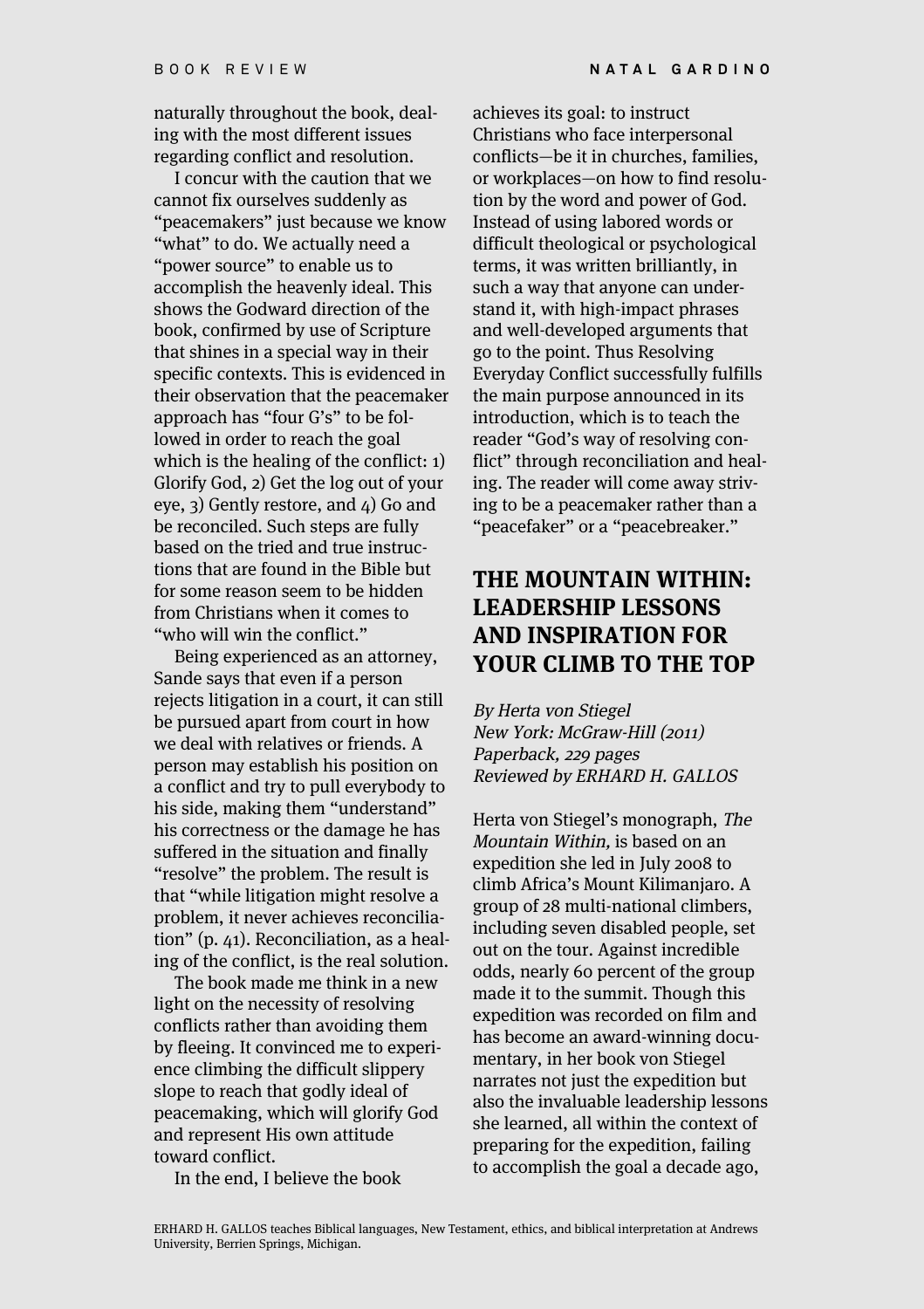building a team, hanging on to the vision of conquering the Kilimanjaro, and knowing when it was time to come down from the mountain. Von Stiegel gives her reason for writing the book:

[We] need leaders who can relate spiritually and humanely to their fellow human beings…. They must be leaders who know not to stay too long at the top, because the rarefied atmosphere in the upper echelons causes us to lose perspective, to become intoxicated with power, status, and wealth and to lose touch with what matters. (p. xi) This book is a call to create a framework for leadership based on integrity, transparency, and the power of teamwork (p. xi).

In The Mountain Within, von Stiegel chronicles two attempts to climb Mount Kilimanjaro. The first one ended in a disappointing descent from the mountain at 4,200 meters from the Barranco Wall. This failure gave the author the necessary motivation to begin afresh, but this time very much better prepared than the first time. Von Stiegel openly describes her personal feelings, which range from enthusiasm to anger to emotional breakdown. The whole rainbow of emotions is displayed.

Out of these two attempts to conquer the mountain, von Stiegel draws leadership lessons applicable in business, community, church, and state politics. Beginning with the quality of resilience, she assures the reader that even those who do not possess the quality of persistence can learn it by following the guidelines outlined. Next, she discusses the issue of career vs. calling. Von Stiegel confirms that "executives who say they have a calling also report less job stress, longer tenure, more career satisfaction, and higher salaries overall" (p. 22). Third,

the author helps leaders not to be overwhelmed by the project set in front of them but break a big project into smaller steps, which are more manageable. Needless to say, this requires a lot of discipline (p. 38).

Further, von Stiegel elaborates on the attraction of preparation. Preparation means assessing the situation with the people surrounding you, as well as planning for contingencies. Never should a leader lose sight of a backup plan, since flexibility in case of an unexpected scenario is vital. Likewise, failures are part of any journey. For von Stiegel, "each failure breeds more learning" (p. 59), deserving a brief look but not long navel-gazing attention.

Team selection, inevitable for any leader, should not involve choosing a group of yes-men, but choosing the best-qualified team in which skills are complemented and a winning attitude unites. Over and over again, von Stiegel emphasizes in team members integrity and strong work ethics (p. 87). And this team, according to research done by Lynda Gratton at the London Business School, should include both men and women, because "equal gender representation can help to unlock the innovative potential of teams" (p. 88).

Von Stiegel admonishes leaders not to settle for the good in place of the excellent. Even in the business world, the author admits that high quality helps carry out transactions faster and more economically (p. 101). But high quality does not necessarily breathe high expenses. A leader should know when to make drastic decisions, such as walking away from a deal, though this should not be done lightly, because of personality clashes, or before the leader has done everything possible to change the situation (pp. 124-125).

Handling criticism is an art leaders